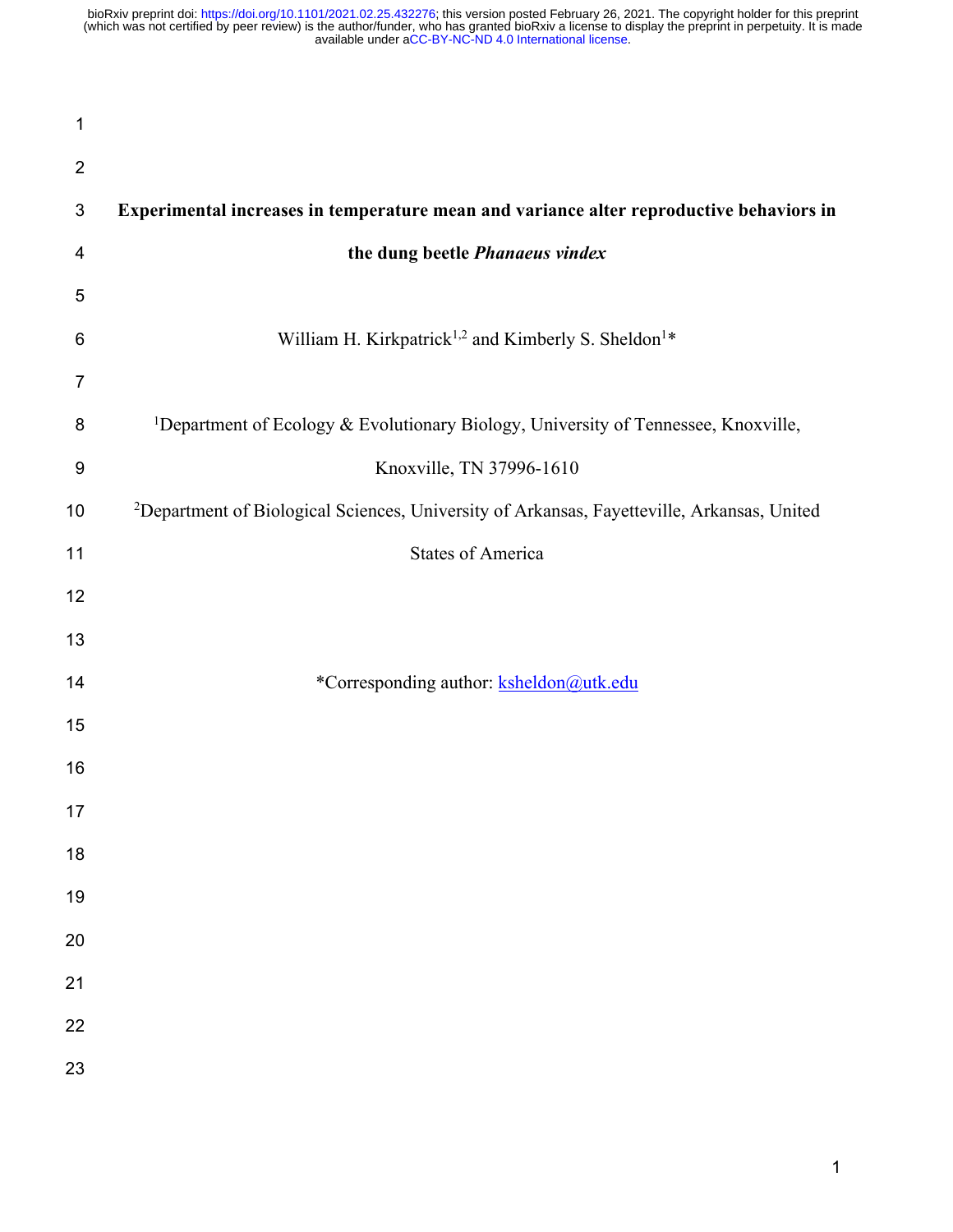### **Abstract**

 Temperature profoundly impacts insect development, but plasticity of reproductive behaviors may mediate the impacts of temperature change on earlier life stages. Few studies have examined the potential for behavioral plasticity of adults to buffer developing offspring from warmer, more variable temperatures associated with climate change. We used a field manipulation to examine whether the dung beetle *Phanaeus vindex* alters breeding behaviors in response to climate change and whether adult behavioral shifts protect offspring from temperature increases. Dung beetles lay eggs inside brood balls made of dung that are buried underground for the entirety of offspring development. Depth of the brood ball impacts the temperatures offspring experience with consequences for beetle development. We placed females in either control or greenhouse treatments that simultaneously increased temperature mean and variance. We found that females produced smaller brood balls but buried them deeper in the greenhouse treatment, suggesting burial depth may come at a cost to brood ball size, which can impact offspring nutrition. Despite being buried deeper, brood balls from the greenhouse treatment experienced warmer mean temperatures but similar amplitudes of temperature fluctuation relative to the controls. Our findings suggest adult behaviors may buffer offspring from increased temperature variation due to climate change.

- 
- 
- 

 *Keywords:* behavioral plasticity, climate change ectotherms, global warming, nesting plasticity, reproductive plasticity, Scarabaeidae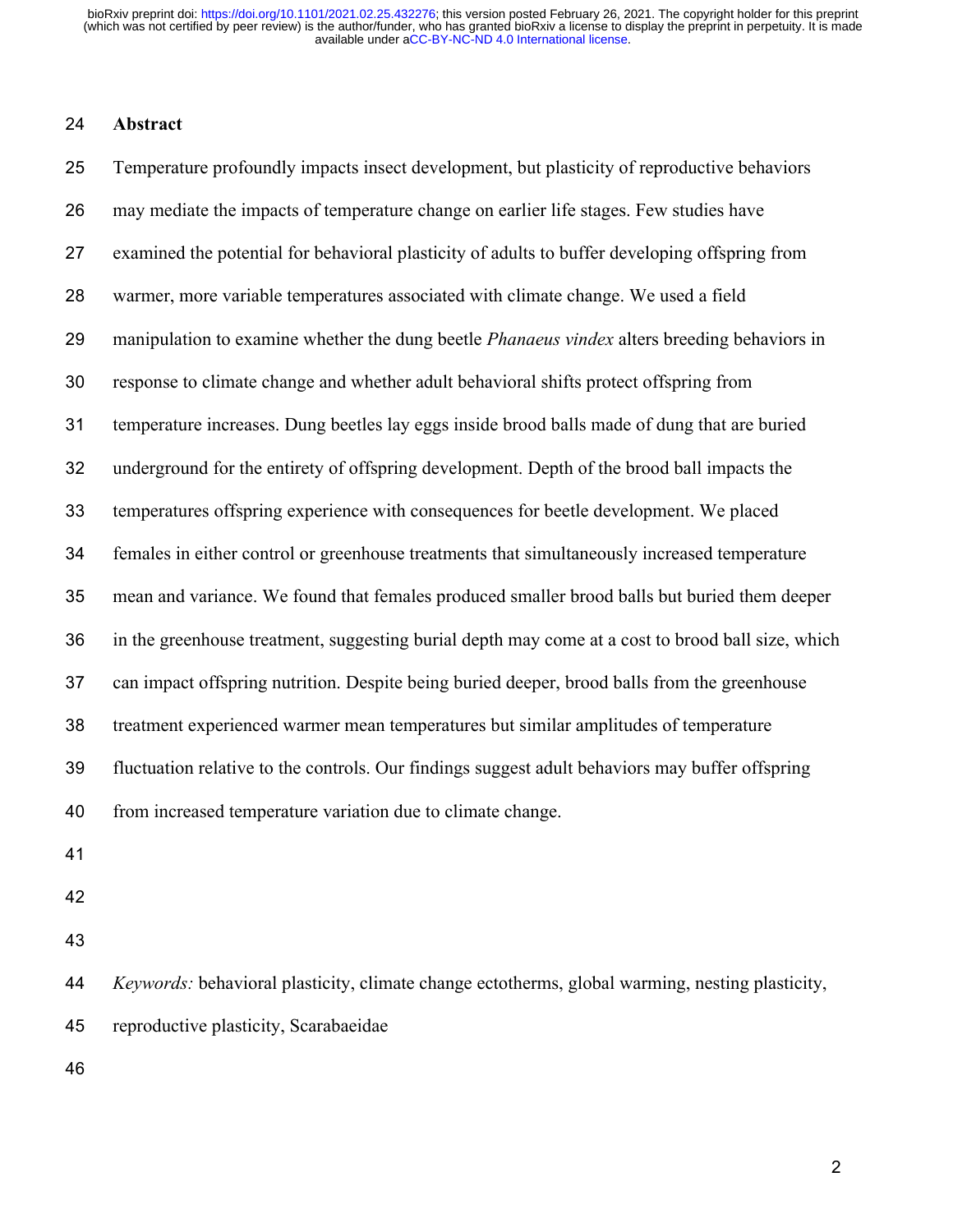## **1. Introduction**

| 48 | Increases in temperature mean and variance associated with climate change can greatly                |
|----|------------------------------------------------------------------------------------------------------|
| 49 | impact the physiology and ecology of ectotherms (Angilletta, 2009). However, phenotypic              |
| 50 | plasticity, particularly behavioral plasticity, could play a key role in helping organisms cope with |
| 51 | stressful temperatures; behavior can respond rapidly to environmental changes, potentially           |
| 52 | buffering organisms from warmer and more variable temperatures (Telemeco et al., 2009; Sih et        |
| 53 | al., 2010; Huey et al., 2012; Snell-Rood, 2013; Zuk et al., 2014; Buckley et al., 2015; Muñoz &      |
| 54 | Losos, 2018). Importantly, behavioral plasticity of adults during reproduction may protect           |
| 55 | offspring from unfavorable conditions (Refsnider & Janzen, 2012; Snell-Rood et al., 2016;            |
| 56 | Macagno et al., 2018). Understanding the capacity for reproductive plasticity is thus important      |
| 57 | for predicting how organisms will respond to climate change (Telemeco et al., 2017).                 |
| 58 | In ectotherms, reproductive behaviors of adults greatly influence the thermal environment            |
| 59 | in which offspring development takes place with consequences for phenotype and fitness               |
| 60 | (Telemeco et al., 2017; Macagno et al., 2018; Holley & Andrew, 2019; Mamantov & Sheldon,             |
| 61 | 2021). The temperatures experienced during development have profound effects on ectotherm            |
| 62 | metabolism, development rate, and body size of adults (Kingsolver et al., 2004; Ragland et al.,      |
| 63 | 2008; Woods, 2009; Klok & Harrison, 2013; Pettersen et al., 2019). In many ectotherms, early         |
| 64 | life stages (e.g., eggs) are sessile and developing offspring cannot move to more favorable          |
| 65 | microclimates (Huey et al., 2012). Adjustments by adults in nesting location can alter the           |
| 66 | developmental environment of offspring with impacts on offspring survival and fitness (Snell-        |
| 67 | Rood et al., 2016; Telemeco et al., 2017; Macagno et al., 2018; Mamantov & Sheldon, 2021).           |
| 68 | However, a critical question is whether plasticity of reproductive behaviors can modify the          |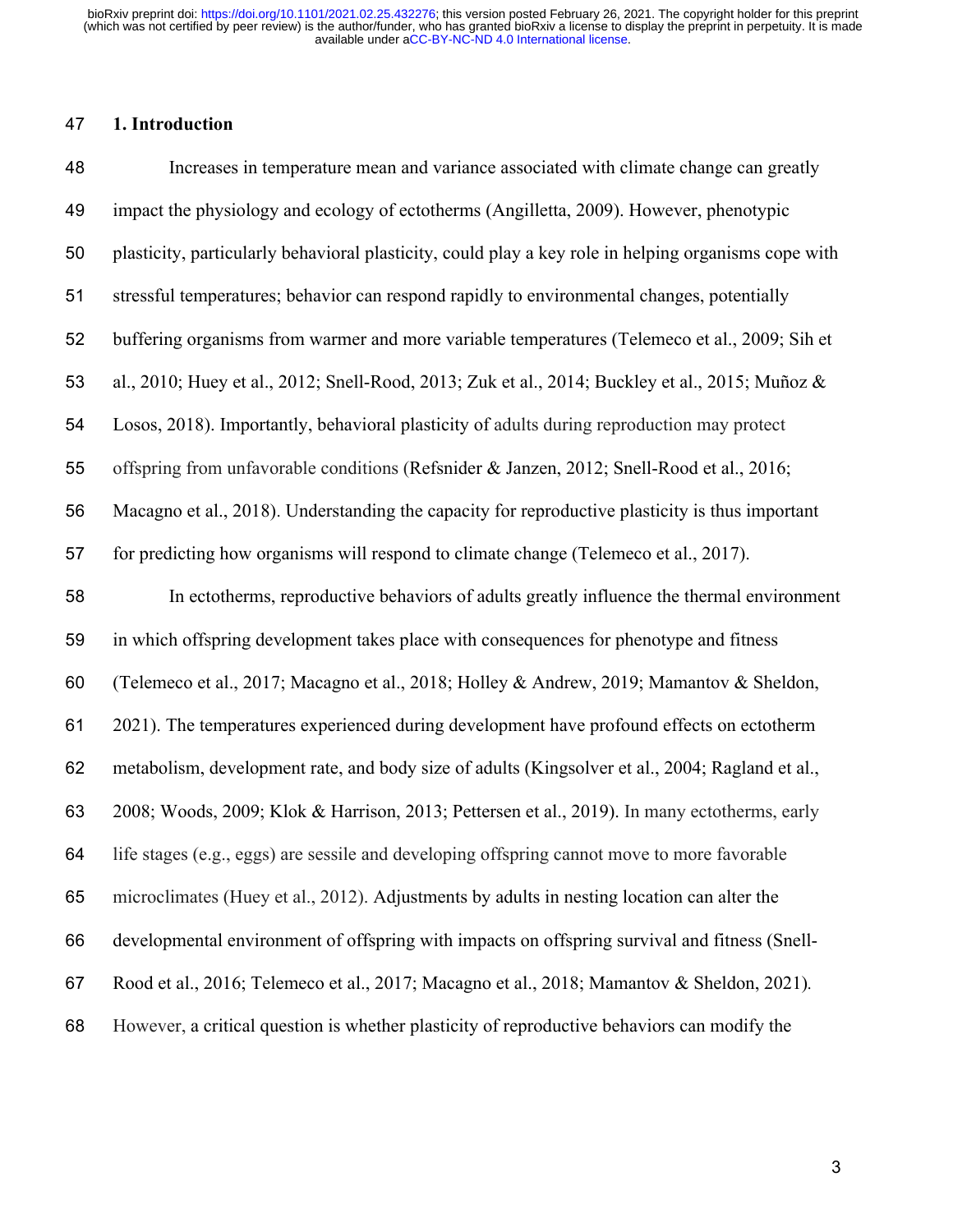offspring environment enough to compensate for climate change (Telemeco et al., 2009; Refsnider et al., 2013).

 We studied the breeding behavior of the dung beetle *Phanaeus vindex* Macleay, 1819 to understand 1) how simultaneous increases in temperature mean and variance associated with climate change affect breeding behaviors of adults, and 2) whether behavioral plasticity of adults could compensate for climate change by buffering offspring from warmer, more variable developmental temperatures. *Phanaeus vindex* (Coleoptera: Scarabaeinae) is a medium-sized, diurnal dung beetle that ranges in open habitats and woodlands from the upper east coast to the southern USA and west to the Rocky Mountains (Edmonds, 1994). To breed, the beetles find and mate at a dung source. Females construct a tunnel below the dung source and transport dung from the soil surface to the bottom of the tunnel. The female shapes the buried dung into a brood ball and lays a single fertilized egg in it. Once the egg hatches, the developing larva eats the dung provided by the female, going through complete metamorphosis within the brood ball (Halffter & Matthews, 1966).

 Maternal behavior during reproduction, including brood ball size and burial depth, shapes 84 the environmental conditions of the offspring with consequences for survival and fitness (Hunt  $\&$  Simmons, 2000, 2002, 2004; Moczek & Emlen, 2000; Snell-Rood et al., 2016; Macagno et al., 2018; Mamantov & Sheldon, 2021). Because dung from the brood ball provides the only nourishment available to developing larvae, the size of the brood ball can affect adult body size 88 upon emergence (Lee & Peng, 1981; Moczek & Emlen, 1999; Shafiei et al., 2001; Kishi & Nishida, 2006). Importantly, smaller individuals tend to have reduced fecundity and competitive ability relative to larger individuals (Hunt & Simmons, 2000). Burial depth impacts the temperature experienced by offspring in the brood ball; offspring in brood balls near the soil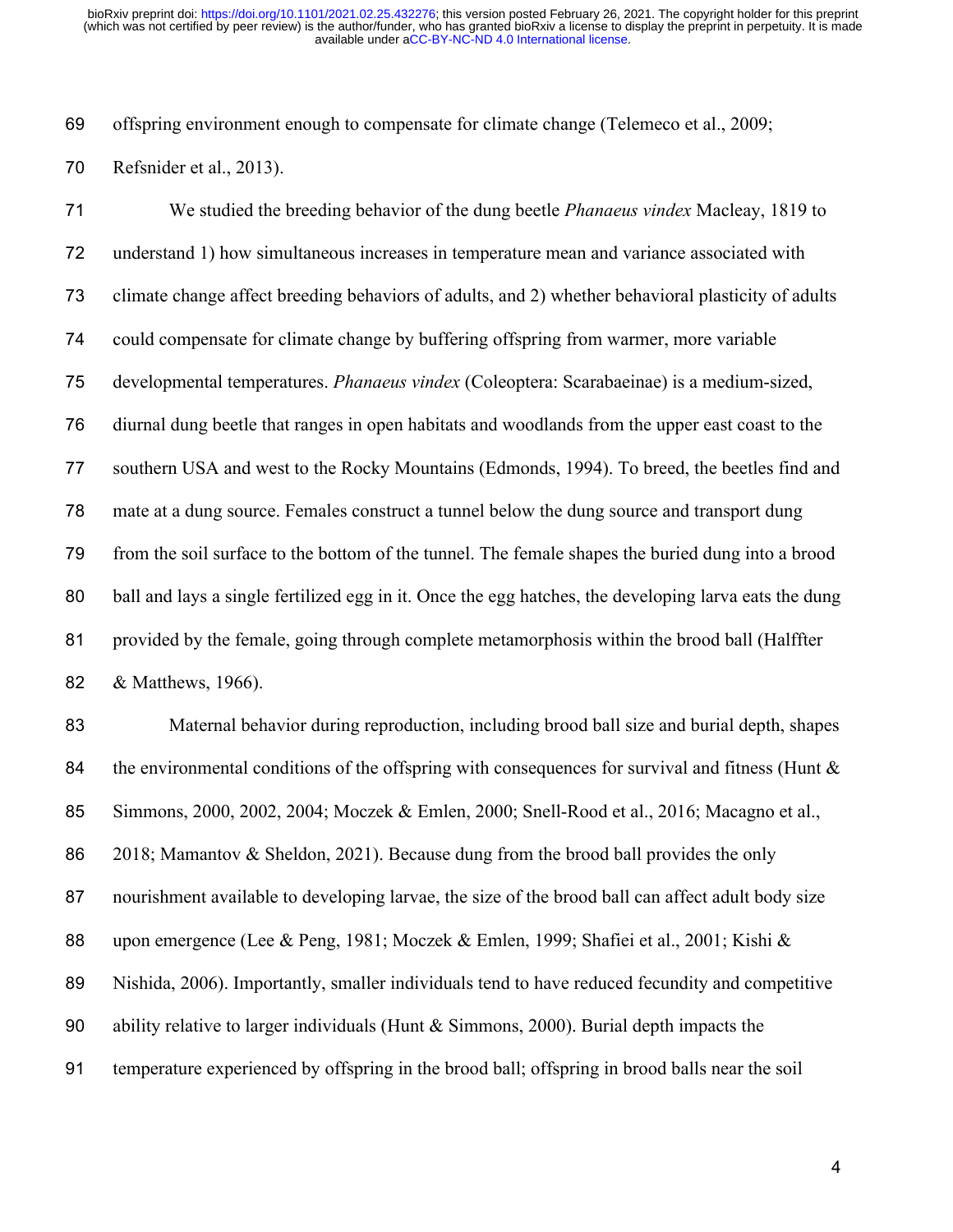| 92  | surface experience warmer, more variable temperatures than those at greater soil depths (Snell-   |
|-----|---------------------------------------------------------------------------------------------------|
| 93  | Rood et al., 2016). In ectotherms, warmer temperatures are associated with faster development     |
| 94  | rates, smaller body sizes, and reduced survival (Chown & Terblanche, 2006; Angilletta, 2009;      |
| 95  | Colinet et al., 2015; Mamantov & Sheldon, 2021). However, few studies have examined the           |
| 96  | capacity for behavioral plasticity to mediate the types of temperature changes occurring with     |
| 97  | climate change (Refsnider et al., 2013; Telemeco et al., 2017). Specifically, climate change is   |
| 98  | leading to warmer temperatures, but also more variable temperatures, which will likely be more    |
| 99  | challenging than shifts in mean temperature alone (Folguera et al., 2011; Paaijmans et al., 2013; |
| 100 | Thompson et al., 2013; Vasseur et al., 2014; Sheldon & Dillon, 2016).                             |
| 101 | We conducted a field experiment to examine the plasticity of nesting behaviors of $P$ .           |
| 102 | <i>vindex</i> in response to climate change by simultaneously increasing temperature mean and     |
| 103 | variance using mini-greenhouses. Our goals were to examine 1) if and how females altered          |
| 104 | reproductive behaviors, including the size, burial depth, and number of brood balls, in response  |
| 105 | to warmer and more variable temperatures, and 2) whether behavioral shifts of females buffered    |
| 106 | offspring from warmer and more variable temperatures.                                             |
| 107 |                                                                                                   |
| 108 | 2. Methods                                                                                        |
| 109 | (a) Beetle collection                                                                             |
| 110 | During two different trapping sessions in May and June 2018, we collected adult P. vindex near    |

Knoxville, Tennessee, USA (36°03'25.8''N, 84°04'19.8''W) using pitfall traps baited with cow

112 dung. We brought males ( $n = \frac{10-15}{5}$ ) and females ( $n = \frac{20}{5}$ ) from each trapping session back to

the lab and held them in a large plastic container (18 gallon; 59 L x 46 W x 38 H cm) filled with

a 4:1 mixture of topsoil:sand and covered with flexible fiberglass screen. We placed the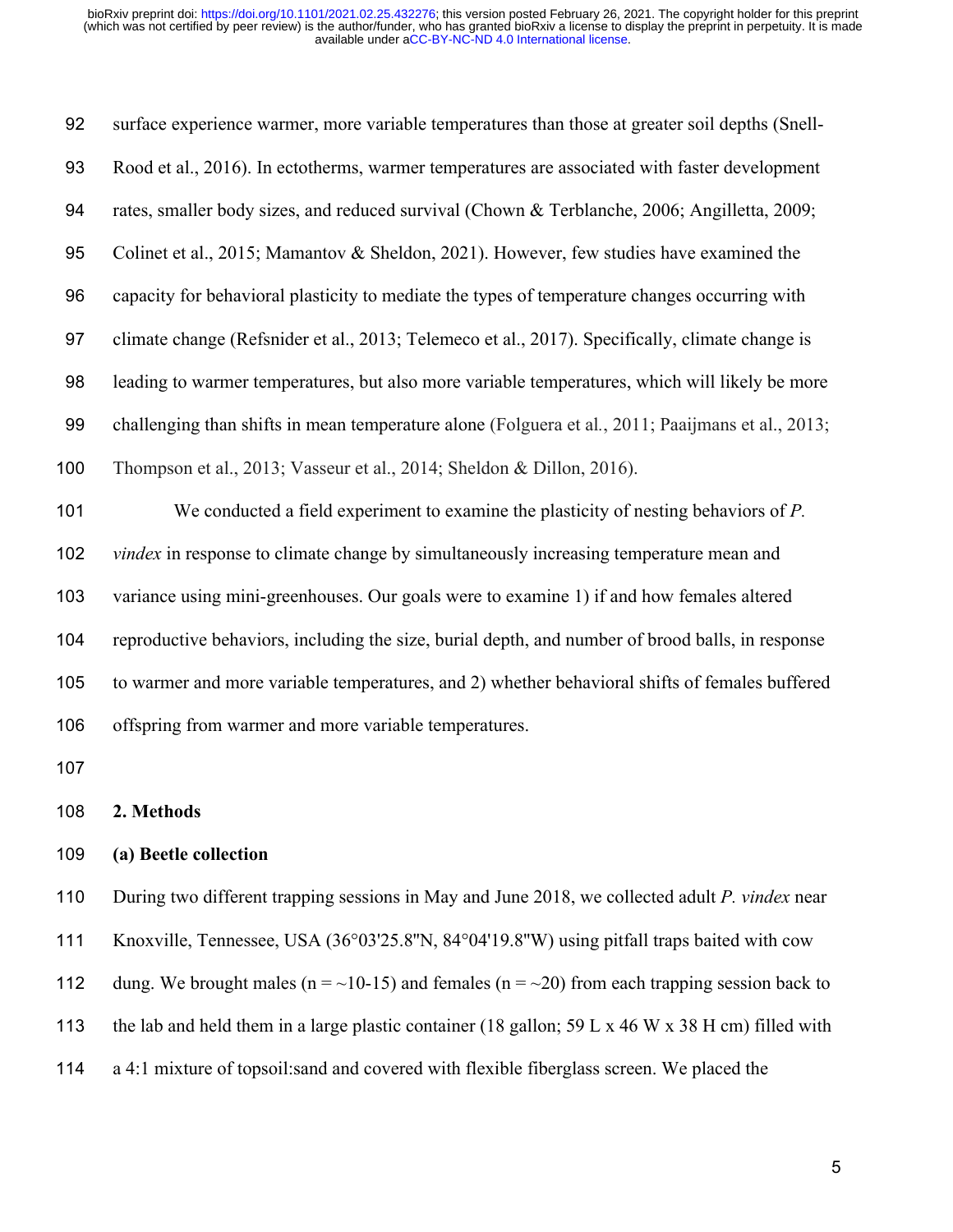| 115 | container near a window to provide natural light, kept the room temperature at $\sim$ 23° C, and fed |
|-----|------------------------------------------------------------------------------------------------------|
| 116 | beetles ad libitum autoclaved cow dung twice weekly. We held beetles in this colony for 3-4          |
| 117 | weeks to allow them to mature and mate (Fincher, 1973; Blume & Alga, 1976). We checked the           |
| 118 | soil in the colonies weekly to see if females had produced brood balls. Once the colony began to     |
| 119 | form brood balls, the females were considered fertilized and ready for experimental trials.          |
| 120 |                                                                                                      |
| 121 | (b) Experimental trials                                                                              |
| 122 | We conducted the warming experiment in an open field near Knoxville, Tennessee, USA (36°1'           |
| 123 | N, 84°3' W) using four, 10-day trials with start dates ranging from late June to early August        |

 2018. We arranged 12, 7-gallon buckets (50 cm high, 28.5 cm inner diameter) in two rows with 2 m in between buckets. We drilled 5 holes into the bottom of the buckets for water drainage. We buried buckets to the brim, backfilled them with soil from the field site, and compacted the soil as much as possible. The soil in each bucket was 44 cm deep, leaving 6 cm of space between the top of the soil and top of the bucket. We placed four HOBO pendant data loggers (Model: UA- 001-64, Onset, Bourne, MA) in the buckets spaced 14 cm apart (i.e., 1, 15, 29, and 43 cm below 130 the soil surface) and recorded temperatures every 1 hour.

 For each trial (four total), we randomly assigned six buckets to a heated (hereafter "greenhouse") treatment and six to a control group. For the greenhouse treatment, we designed mini-greenhouses capable of passively and simultaneously increasing temperature mean and 134 variance to simulate climate change. The greenhouses were made of 1/16" clear polycarbonate and shaped like a cone with a 61 cm opening at the bottom and a 7 cm opening at the top. The 136 cone shape allowed for even heating around each bucket. Based on temperature data, the greenhouse cones simulated the types of changes expected under climate change, with an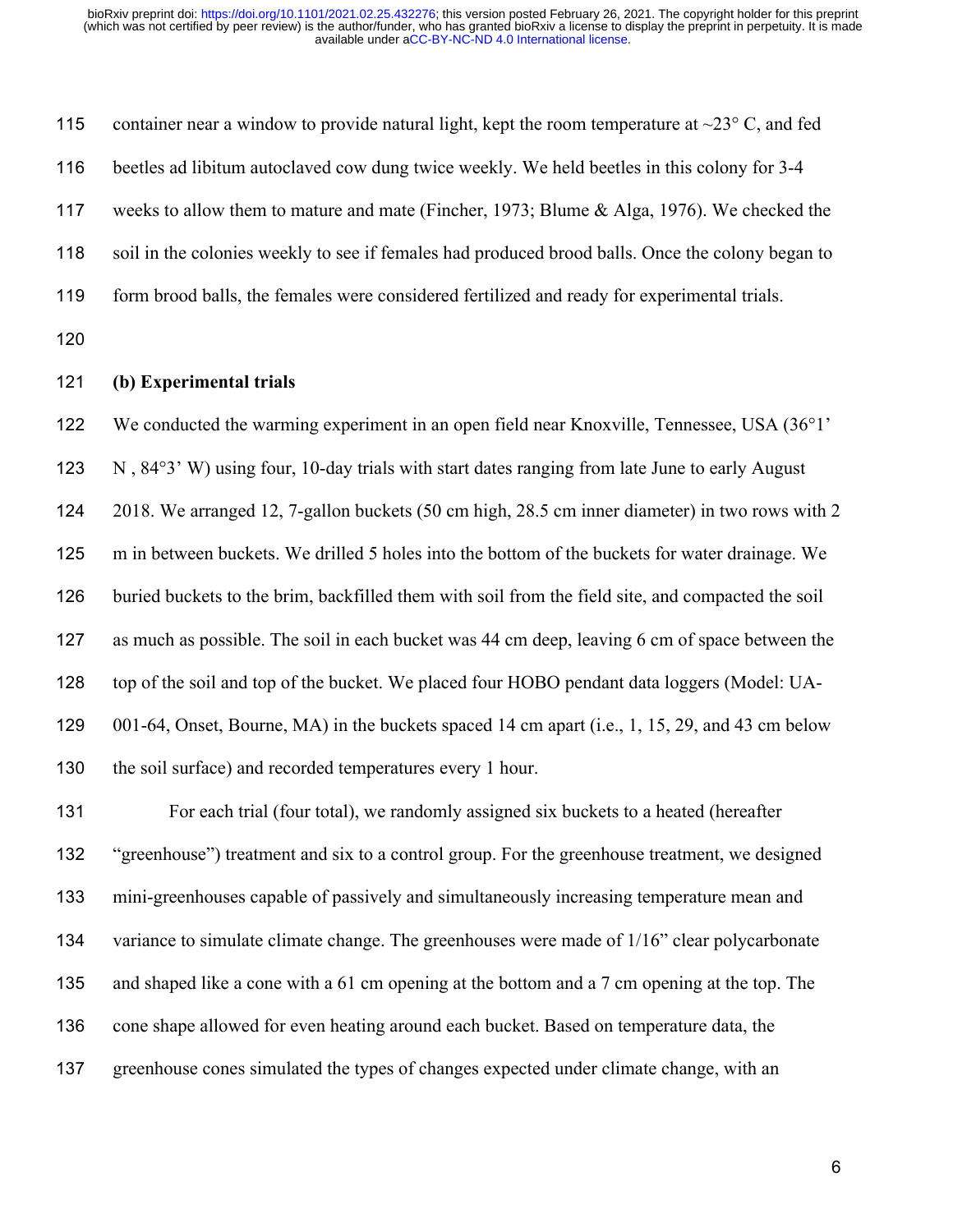138 average increase of  $2^{\circ}$  C at the soil surface relative to the control buckets, though surface 139 temperature differences could reach  $4^{\circ}$  C (Fig. 1). Temperatures in both bucket types showed natural, diurnal fluctuations and, with increasing soil depth, a decline in mean temperatures and a 141 dampening of the amplitude of temperature fluctuation. However, temperatures at the soil depths where the data loggers were placed were warmer and more variable in the greenhouse buckets 143 than similarly placed loggers in the control buckets (Fig. 1), thus effectively simulating conditions expected under climate change (IPCC 2013). For trials, we removed females from the colony, recorded mass, and randomly assigned 146 them to a bucket. At the start of a trial, we added one female to each bucket, allowing us to eliminate the confounding effects of male behavior. Fertilized females store seminal fluid and will construct tunnels and create brood balls in the absence of males. After placing a female in a bucket, we put flexible fiberglass screen over the top secured with a bungee cord and followed by a large piece of ½ inch welded galvanized hardware cloth secured with stakes in the ground. The screen and wire prevented beetles from escaping and small animals from disturbing the trials while also allowing for more natural conditions. For warming treatments, we then placed 153 greenhouses over the buckets. We provided beetles with  $\sim$  25g of autoclaved cow dung at the start of the trial and then every two days thereafter to ensure they had enough for consumption and continuous brood ball construction. During these feedings, we removed all dung left on the soil surface from the previous feeding before placing new dung. After ten days, we carefully went through the soil to uncover brood balls. We recorded the mass, burial depth, and number of brood balls from each bucket. We also removed the four

use her in subsequent trials and she was excluded from statistical analyses. If a female produced

temperature loggers and downloaded data. If a female did not produce brood balls, we did not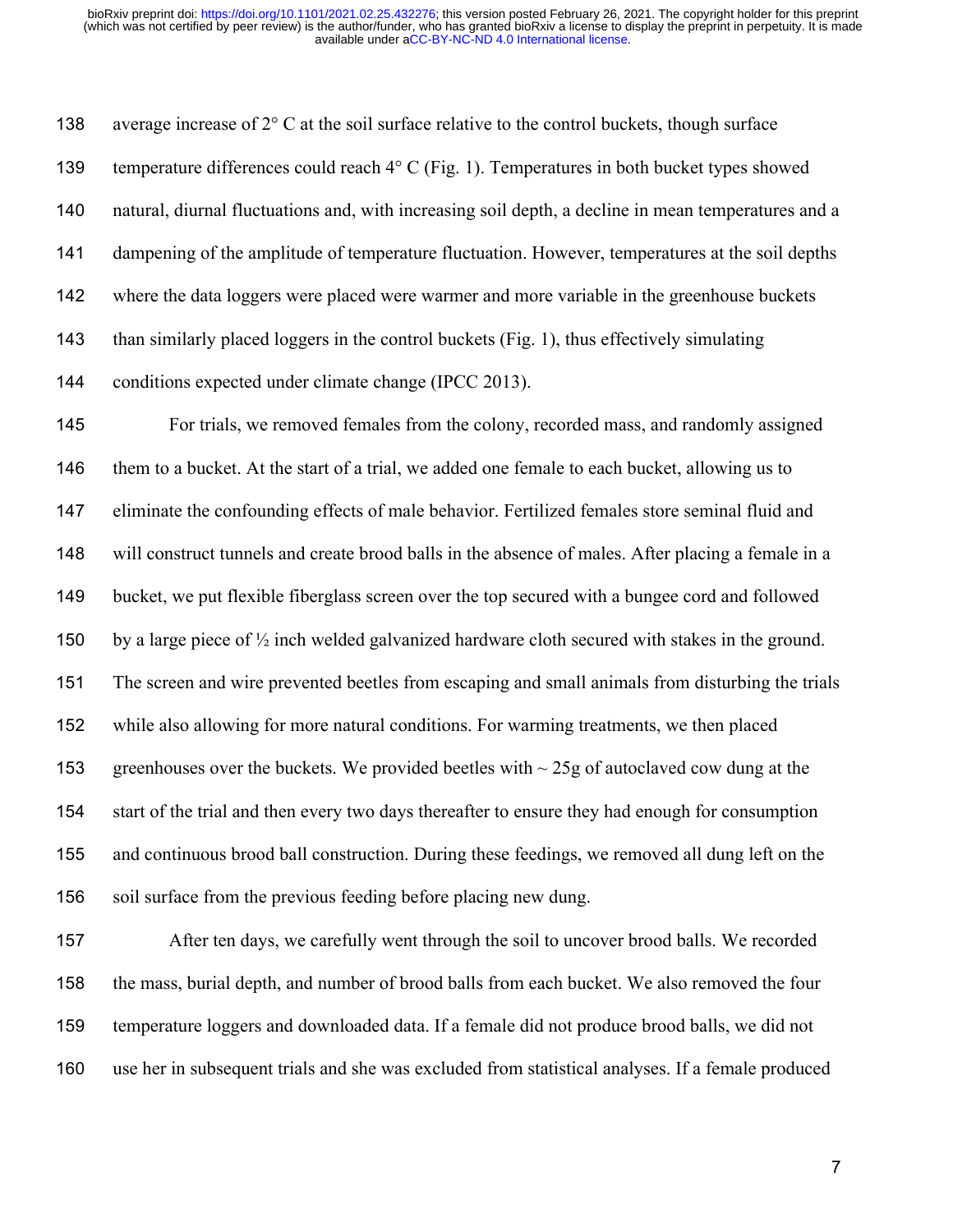brood balls, we used her in subsequent trials, typically, but not always, switching her from either a greenhouse treatment to a control or vice versa. Fifty-two percent of females produced in both bucket types. One bucket did not drain well during multiple trials, and we removed it from further analyses.

#### **(c) Statistical analysis**

To test for behavioral shifts, we fit linear mixed effects (LME) models in R (package lme4, R

version 3.6.0, R Development Core Team 2019) with the response variables of brood ball mass,

burial depth, or number and the fixed effect of treatment type (greenhouse or control bucket). We

included female mass as a covariate since body size may affect how much dung she can

sequester (Lee & Peng, 1981). We included the random effects of trial and beetle identification

to account for the non-independence of brood balls from the same trial and female, respectively

(Crawley, 2007), and used model selection to decide on the random effects structure following

Zuur et al. (2009). In the models for brood ball number, we removed buckets where a female did

not produce a brood ball since she was not likely fertilized or where a female produced brood

 balls but died during the trial. Null models included an intercept and the random effects of trial 177 and beetle identification. We selected the best-fit model considering  $AIC_c$  (Akaike information

178 criterion for small sample sizes) values and the normality of residuals (Burnham & Anderson,

2002; Zuur et al., 2009; Symonds & Moussalli, 2011). Specifically, we calculated the Akaike

180 weight of each model (wAIC<sub>c</sub>), which estimates the probability that the model is the best model

181 among the candidate models considered (Burnham & Anderson, 2002). Because our model for

 burial depth that included the fixed effect of treatment type (i.e., control or greenhouse) was only marginally better than the null model (see Table S1), we also fit a model using the fixed effect of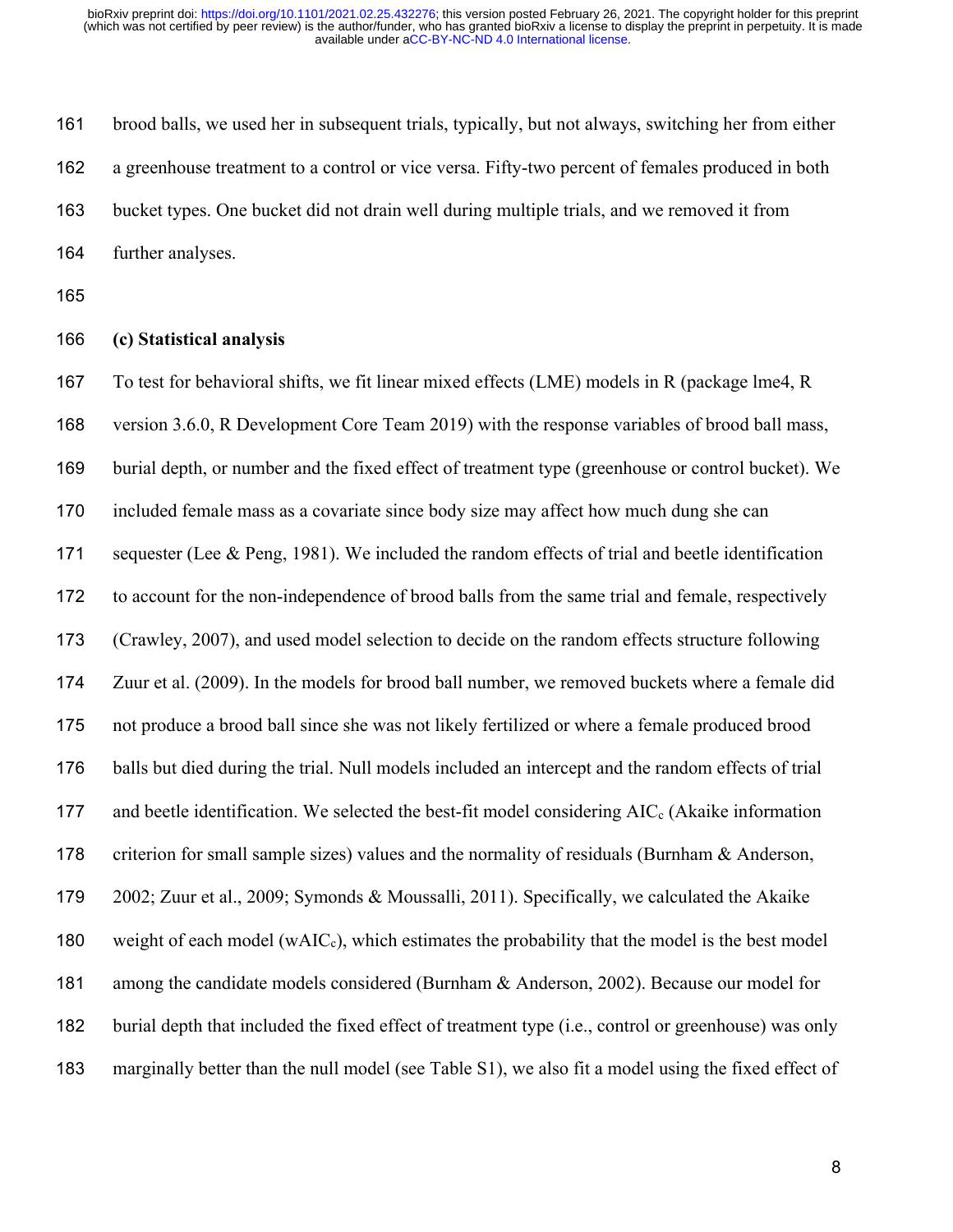surface temperature recorded in each bucket rather than treatment type and all other variables described above. This allowed us to account for differences in temperatures among different buckets of the same treatment.

 To examine whether behavioral shifts of adults affected the development temperatures of offspring, we used temperatures from the data loggers in each bucket to calculate temperatures experienced by each brood ball. Specifically, we fit a linear model to temperatures between neighboring pairs of data loggers to predict the mean and standard deviation of temperature for every brood ball based on its burial depth. To test whether offspring in the different treatments experienced different temperatures, we fit LME models with the response variables of either temperature mean or standard deviation at the location where the brood ball was placed and the fixed and random effects as described above.

 For the final models, we computed the proportion of variance explained by fixed effects 196  $(R^2_m; Nakagawa & Schielzeth, 2013)$  using the r.squaredGLMM function (package MuMIn).

#### **3. Results**

 Our goals were to examine whether females altered reproductive behaviors in warmer, more variable temperatures and whether behavioral shifts of females buffered offspring from temperature changes. Over the four 10-day trials, 21 females produced 84 brood balls. Beetles produced smaller brood balls in the greenhouse treatment (Fig. 2A); the best-fit model for brood 204 ball size included the type of treatment as the only covariate ( $\beta_{\text{greenhouse}} = -13.24$ ; wAIC<sub>c</sub> = 0.61;  $R^2$ <sub>m</sub> = 0.21; Table S1). In the second-best model that accounts for the effect of female mass, the 206 effect of the greenhouse treatment was consistent with that of the best-fit model ( $\beta$ <sub>greenhouse</sub> = -207 13.50; wAIC<sub>c</sub> = 0.39). Beetles also buried brood balls deeper in the greenhouse treatment (Fig.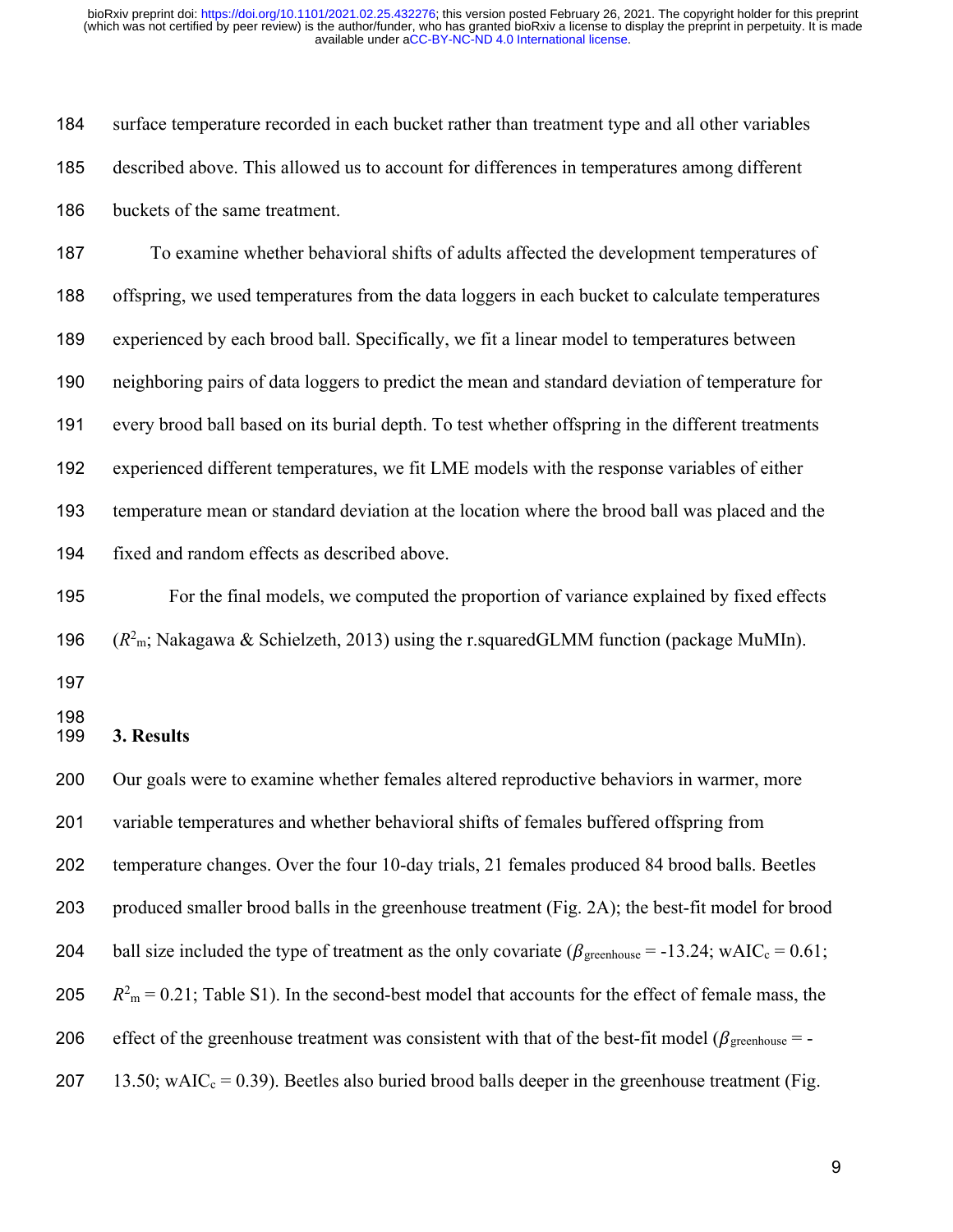| 208 | 2B), although this model ( $\beta$ <sub>greenhouse</sub> = 3.80, wAIC <sub>c</sub> = 0.31; $R^2$ <sub>m</sub> = 0.05) was only marginally      |
|-----|------------------------------------------------------------------------------------------------------------------------------------------------|
| 209 | better than the null (wAIC <sub>c</sub> = 0.28; Table S2). However, when we examined burial depth in                                           |
| 210 | response to the mean surface temperature of the buckets, the best-fit model that included mean                                                 |
| 211 | surface temperature ( $\beta_{\text{surface temperature}}$ = 2.69, wAIC <sub>c</sub> = 0.47; $R_{\text{m}}^2$ = 0.19) was much better than the |
| 212 | null (wAIC <sub>c</sub> = 0.13; Table S3; Fig. S1). During the 10-day trials, females produced an average of                                   |
| 213 | 2.5 brood balls, and we found no difference in the number of brood balls produced in the                                                       |
| 214 | greenhouse and control buckets (Table S4; Fig. S2).                                                                                            |
| 215 | In greenhouse buckets, the brood balls were located in areas with higher mean                                                                  |
| 216 | temperatures compared with control buckets (Fig. S3), but brood balls were located in areas with                                               |
| 217 | similar temperature variation regardless of treatment (Fig. S3). The best-fit model for mean                                                   |
| 218 | temperature where brood balls were placed included the type of treatment and the effect of                                                     |
| 219 | female mass ( $\beta$ <sub>greenhouse</sub> = 0.72, wAIC <sub>c</sub> = 0.54; $R^2$ <sub>m</sub> = 0.17) (Table S5). In the second-best model  |
| 220 | that included just the type of treatment, the effect of the greenhouse treatment was consistent                                                |
| 221 | with that of the best-fit model ( $\beta$ <sub>greenhouse</sub> = 0.69; wAIC <sub>c</sub> = 0.46). We found no effect of treatment             |
| 222 | on temperature variation where brood balls were placed (Table S6).                                                                             |
| 223 |                                                                                                                                                |

#### **4. Discussion**

 We demonstrate that female *Phanaeus vindex* altered their breeding behaviors in response to simulated climate change by producing smaller brood balls that were buried deeper in the soil. This plasticity in burial depth did not fully compensate for warming temperatures. Despite being buried deeper in the soil, brood balls from the greenhouse treatment were placed in warmer mean temperatures. Warmer temperatures during offspring development can result in faster development rates, smaller adult body sizes, and depending on the temperature, lower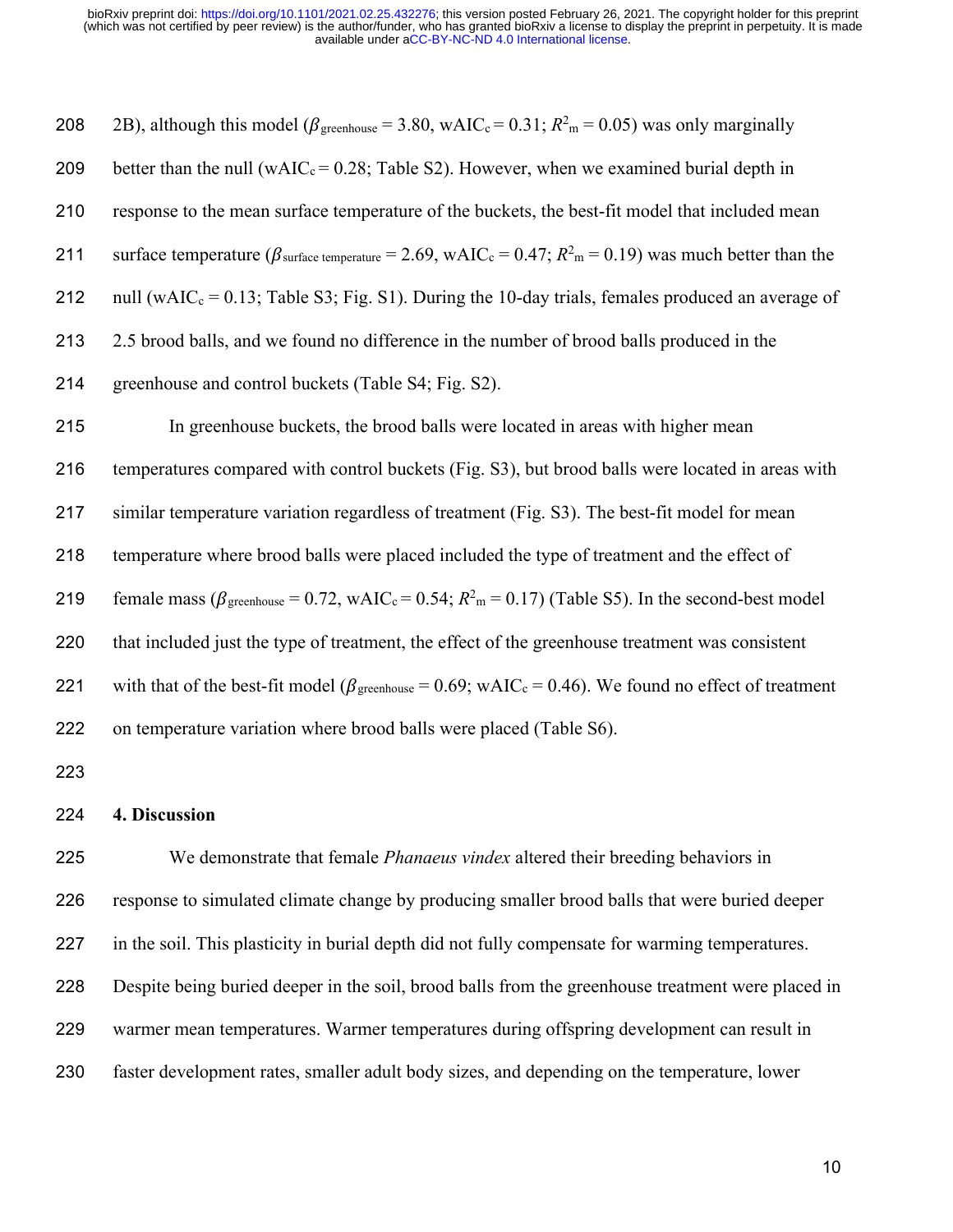survival (Macagno et al., 2018; Pettersen et al., 2019; Mamantov & Sheldon, 2021). However, the mean temperatures experienced by *P. vindex* brood balls in the greenhouse treatment (26.6  $\degree$  °C) and control (26 °C) buckets are well below the temperatures that lead to high rates of mortality in other dung beetle offspring (Macagno et al., 2018; Mamantov & Sheldon, 2021). In contrast to mean temperatures, *P. vindex* offspring in brood balls experienced similar amplitudes of temperature fluctuation in the greenhouse treatment and control buckets. Increased temperature variation associated with climate change may be more stressful than shifts in mean temperature alone (Vasseur et al., 2014) and could impact fitness by leading to smaller body 239 sizes in dung beetles (Carter & Sheldon, 2020). As an example, offspring of O. taurus were three times smaller as adults when exposed to greater temperature fluctuations (Fleming et al., in press). Thus, plasticity of nest depth in *P. vindex* may buffer offspring from increased temperature variation that could otherwise negatively impact fitness (Snell-Rood et al., 2016). Increased nest depth may protect dung beetle offspring from stressful temperatures, but time spent on tunnel construction could impact other reproductive traits (Macagno et al., 2018). *P. vindex* beetles in the greenhouse treatment produced the same number of brood balls as those in the control buckets, but the brood balls were smaller in the greenhouse treatment. One possibility for these observations is that increased nesting depth of *P. vindex* may come at a cost to brood ball size, a fitness-linked trait (Lee & Peng, 1981; Moczek & Emlen, 1999; Shafiei et al., 2001; Kishi & Nishida, 2006). Negative relationships between reproductive behaviors in response to temperature changes have been observed in other dung beetle species. *O. taurus* beetles exposed to warmer mean temperatures (Mamantov & Sheldon, 2021) and increased 252 diurnal temperature variation (Holley & Andrew, 2020) did not alter brood ball size, but they produced fewer brood balls. Interestingly, *O. hecate* appeared to show no tradeoff in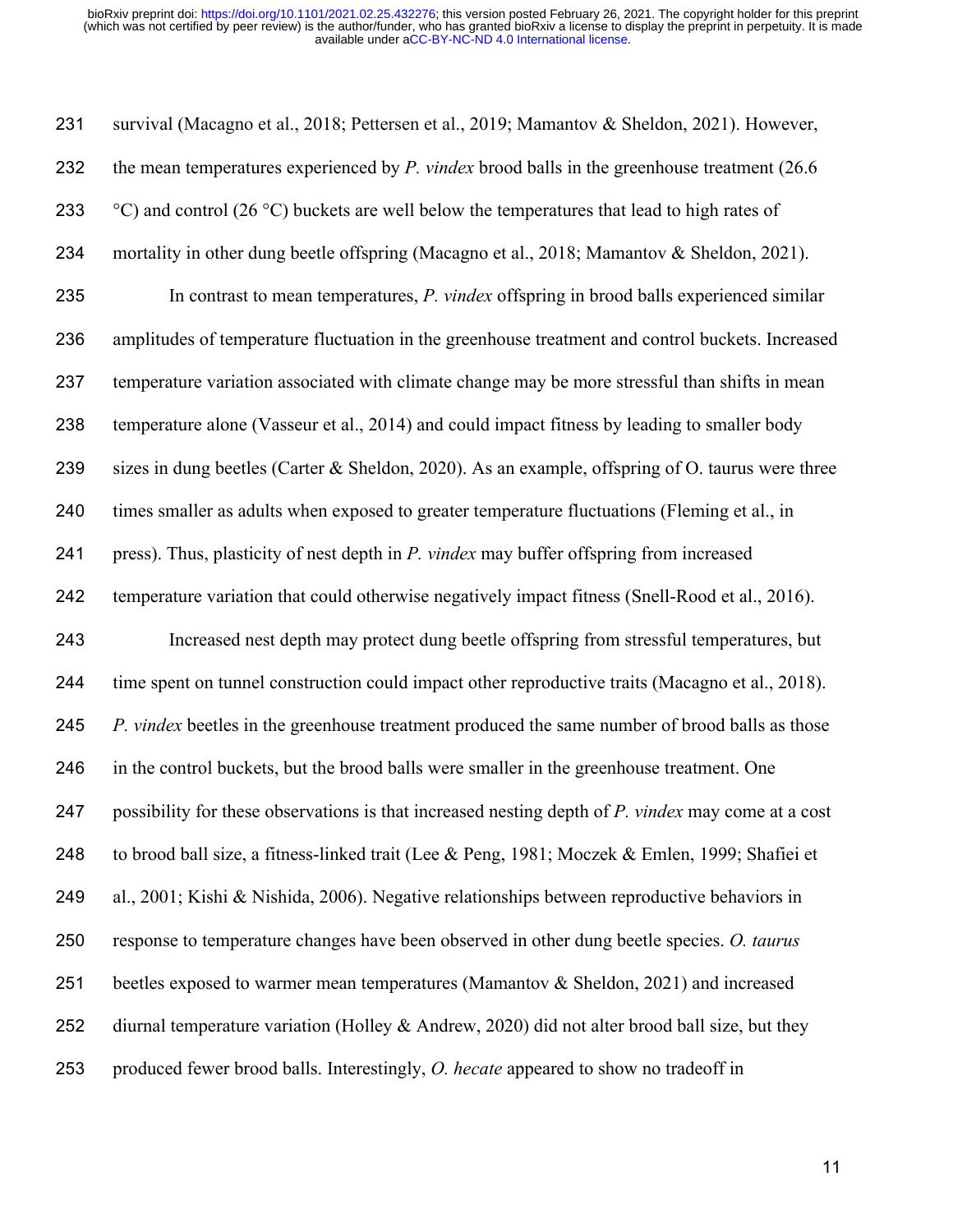reproductive behaviors in response to warming; individuals produced more brood balls of the 255 same size and buried them deeper in response to warmer mean temperatures (Mamantov  $\&$  Sheldon, 2021). However, fitness could be impacted in other ways, such as via reduced egg production and quality. As an example, in the ball-rolling dung beetle *Sisyphus rubrus*, warmer treatments did not affect the size or number of brood balls produced, but beetles buried fewer 259 brood balls, which are more likely to contain eggs than unburied brood balls (Holley & Andrew, 2019). Thus, shifts in one behavior in response to temperature changes may come at a cost to other fitness-linked traits.

 Is the behavioral plasticity we observed in *P. vindex* adaptive? Though we did not examine fitness, we did find potential tradeoffs that suggest an adaptive response. Specifically, brood balls were smaller in the greenhouse treatment, which can reduce fitness via impacts on adult body size (Lee & Peng, 1981; Moczek & Emlen, 1999; Shafiei et al., 2001; Kishi & Nishida, 2006). However, by digging deeper in the soil, beetles were able to buffer their offspring from potentially stressful temperatures. This suggests that behavioral plasticity to temperature change may be adaptive in *P. vindex* by increasing offspring survival even if the reduced brood ball sizes result in smaller individuals. Though behavioral plasticity may be adaptive in *P. vindex*, this is not the case for all ectotherms. For example, *Sceloporus tristichus* lizards reduced nesting depth in response to warmer temperatures, thus increasing heat stress on embryos (Telemeco et al., 2017). Understanding the behavioral adjustments made by ectotherms in response to temperature change is a key step to predicting the potential impacts of climate change (Huey & Tewksbury, 2009).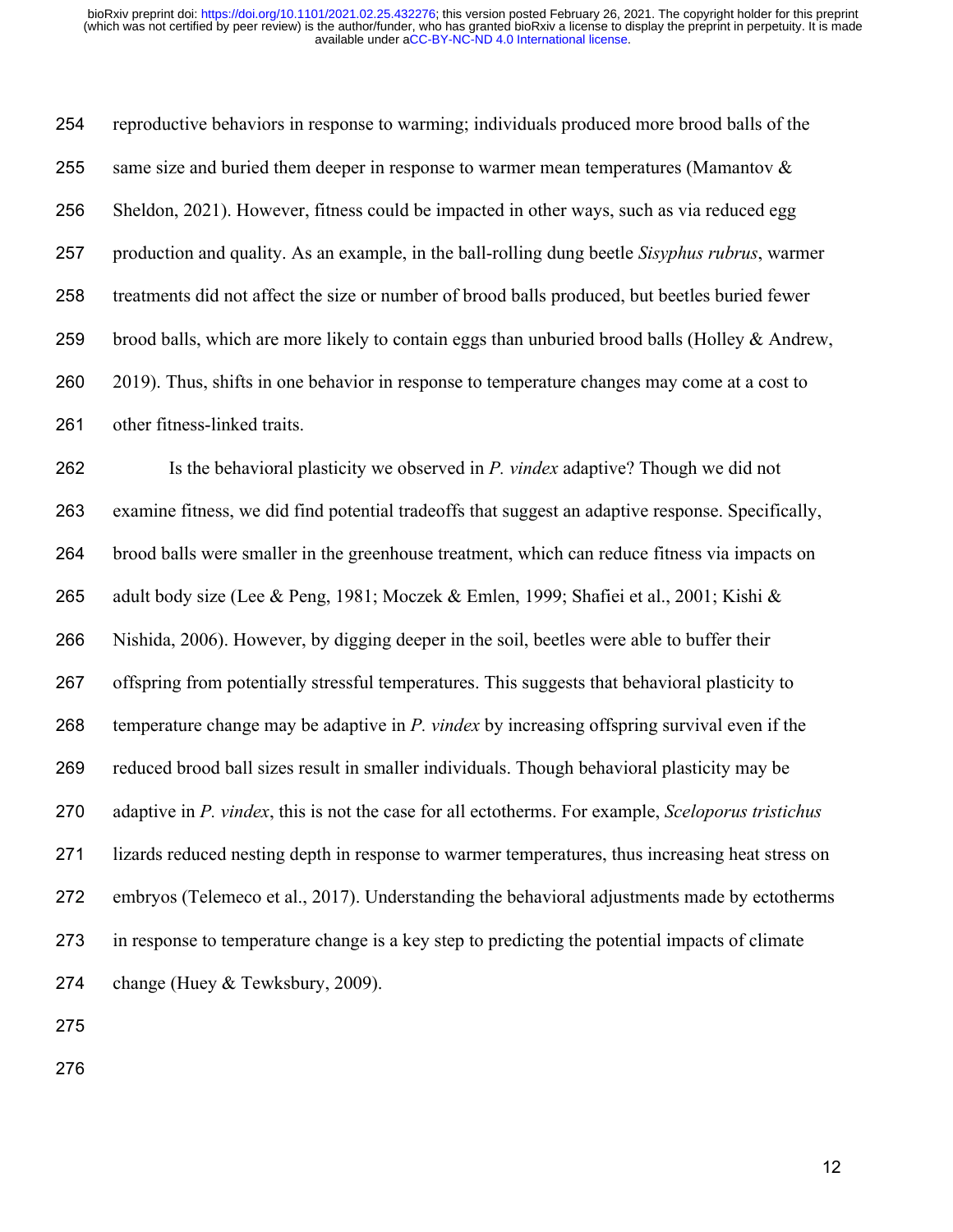### **References**

- Angilletta MJ. 2009 *Thermal adaptation: a theoretical and empirical synthesis*. Oxford, UK:
- Oxford University Press.
- Blume RR, Aga A. 1976 *Phanaeus difformis* LeConte (Coleoptera: Scarabaeidae): Clarification
- of published descriptions, notes on biology, and distribution in Texas. *Coleopt. Bull.* **30**, 199-
- 205.
- Buckley, L. B., Ehrenberger, J. C., & Angilletta Jr, M. J. (2015). Thermoregulatory behaviour
- limits local adaptation of thermal niches and confers sensitivity to climate change. *Funct.*
- *Ecol.*, **29**, 1038-1047. (doi:10.1111/1365-2435.12406)
- Burnham KP, Anderson DR. 2002 *Model selection and multimodel inference: A practical*  287 *information-theoretic approach 2<sup>nd</sup> Edition*. New York, NY: Springer.
- Carter AW, Sheldon KS. 2020 Life stages differ in plasticity to temperature fluctuations and
- uniquely contribute to adult phenotype in *Onthophagus taurus* dung beetles. *J. Exp. Biol.* **223**.
- (doi:10.1242/jeb.227884)
- Chown SL, Terblanche JS. 2006 Physiological diversity in insects: ecological and evolutionary
- contexts. *Adv. in Insect Phys.* **33**, 50-152. (doi:10.1016/S0065-2806(06)33002-0)
- Colinet H, Sinclair BJ, Vernon P, Renault D. 2015 Insects in fluctuating thermal
- environments. *Annu. Rev. Entomol.* **60**, 123-140. (doi:10.1146/annurev-ento-010814-021017)
- Crawley MJ. 2007 *The R Book*. Chichester, UK: John Wiley & Sons.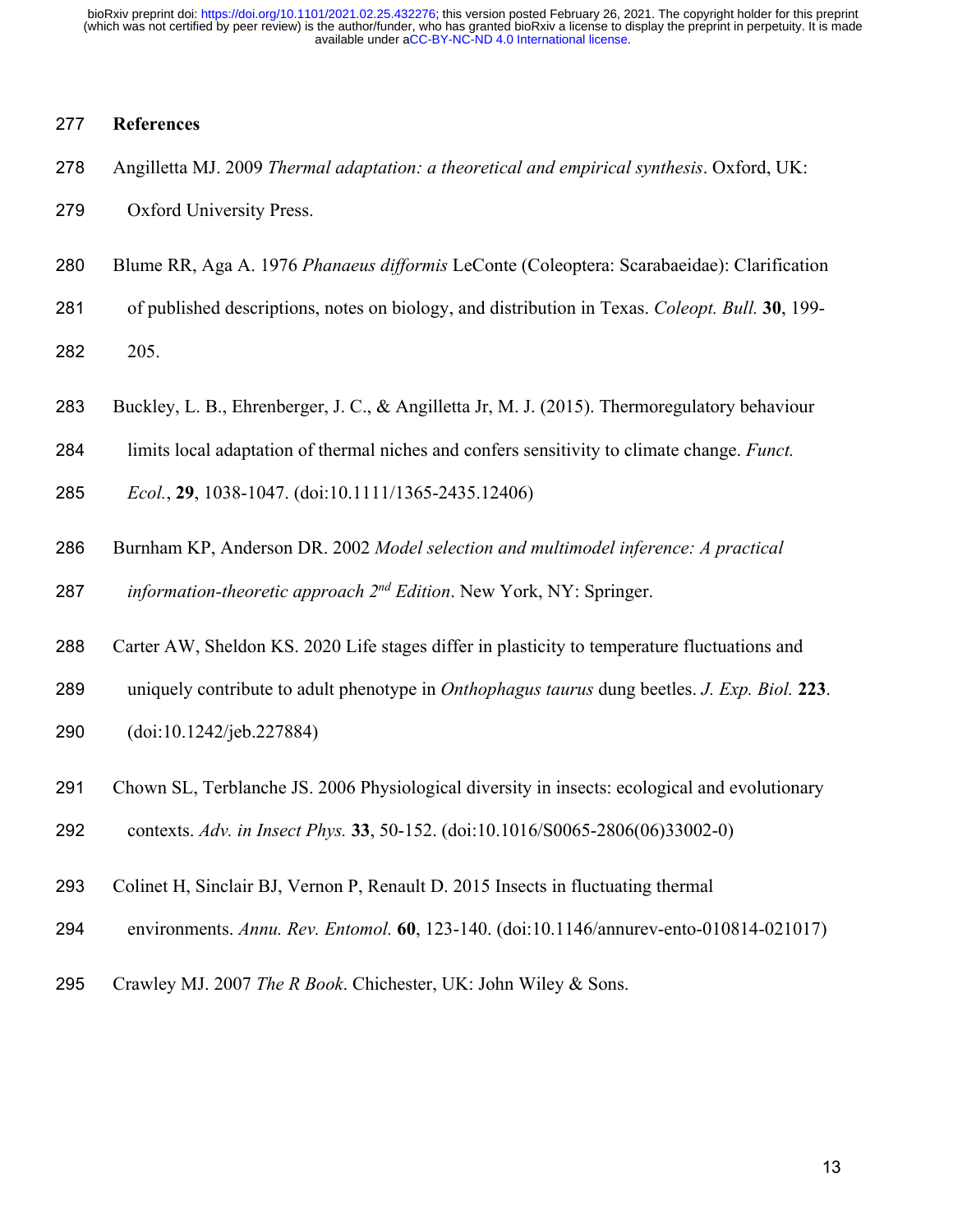- Edmonds WD. 1994 Revision of *Phanaeus* Macleay, a New World genus of Scarabaeine dung
- beetles (Coleoptera, Scarabaeinae). Revisión de *Phanaeus* Macleay, un género del Nuevo
- Mundo de escarabajos estercoleros (Coleoptera, Scarabaeinae). *Contrib. Sci*. **443**, 1-105.
- Fincher GT. 1973 Nidification and reproduction of *Phanaeus* spp. in three textural classes of soil
- (Coleoptera: Scarabaeidae). *Coleopt. Bull.* **27**, 33-37.
- Fleming JM, Carter AW, Sheldon KS. In press. Dung beetles show metabolic plasticity as pupae
- and smaller adult body size in response to increased temperature mean and variance. *J. Insect*
- *Physiol*.
- Folguera G, Bastías DA, Caers J, Rojas JM, Piulachs MD, Bellés X, Bozinovic F. 2011 An
- experimental test of the role of environmental temperature variability on ectotherm molecular,
- physiological and life-history traits: implications for global warming. *Comp. Biochem. Physiol.*

*A Mol. Integr. Physiol.* **159**, 242-246. (doi:10.1016/j.cbpa.2011.03.002)

- Halffter G, Matthews EG. 1966 The natural history of the dung beetles of the subfamily
- Scarabaeinae (Coleoptera: Scarabaeidae). *Folia Entomol. Mex.* **12–14**, 1–313.
- Holley JM, Andrew NR. 2019 Experimental warming disrupts reproduction and dung burial by a

ball‐rolling dung beetle. *Ecol. Entomol.* **44**, 206-216. (doi:10.1111/een.12694)

- Holley JM, Andrew NR. 2020 Warming effects on dung beetle ecosystem services: brood
- production and dung burial by a tunnelling dung beetle, *Onthophagus taurus* (Coleoptera:
- Scarabaeidae), is reduced by experimental warming. *Austral Entomol.* **59**, 353-367.
- (doi:10.1111/aen.12448)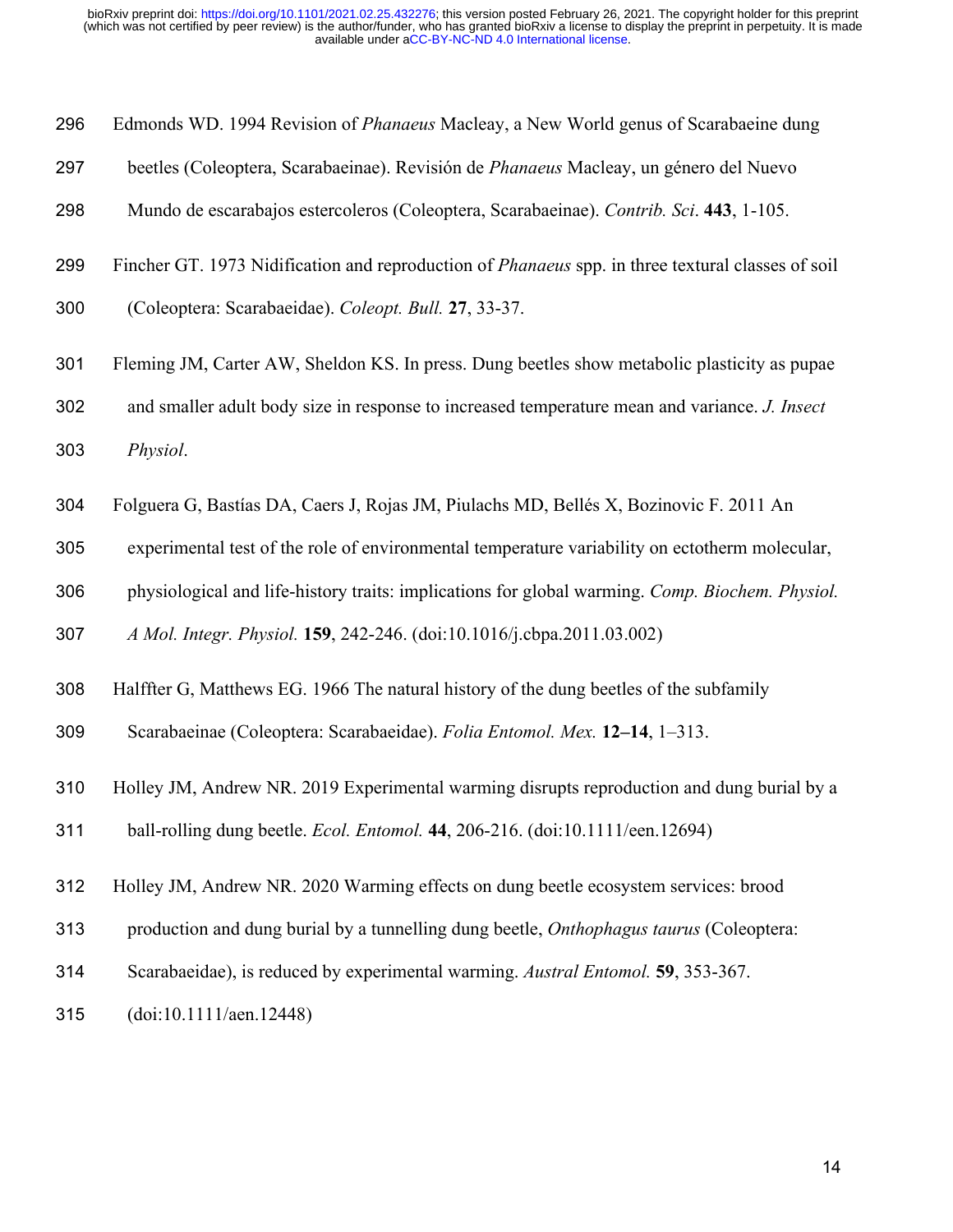- Huey RB, Kearney MR, Krockenberger A, Holtum JA, Jess M, Williams SE. 2012 Predicting
- organismal vulnerability to climate warming: roles of behaviour, physiology and
- adaptation. *Phil. Trans. R. Soc. B.* **367**, 1665-1679. (doi:10.1098/rstb.2012.0005)
- Huey RB, Tewksbury JJ. 2009 Can behavior douse the fire of climate warming? *Proc. Natl.*
- *Acad. Sci. USA.* **106**, 3647-3648. (doi:10.1073/pnas.0900934106)
- Hunt J, Simmons LW. 2000 Maternal and paternal effects on offspring phenotype in the dung
- beetle *Onthophagus taurus*. *Evolution* **54**, 936-941. (doi:10.1111/j.0014-3820.2000.tb00093.x)
- Hunt J, Simmons LW. 2002 Behavioural dynamics of biparental care in the dung beetle
- *Onthophagus taurus*. *Anim. Behav.* **64**, 65-75. (doi:10.1006/anbe.2002.3036)
- Hunt J, Simmons LW. 2004 Optimal maternal investment in the dung beetle *Onthophagus*
- *taurus*? *Behav. Ecol. Sociobiol.* **55**, 302-312. (doi:10.1007/s00265-003-0705-1)
- IPCC. 2013*. Climate Change 2013: The Physical Science Basis*. Contribution of Working Group
- I to the Fifth Assessment Report of IPC Cambridge, United Kingdom and New York, NY,
- USA: Cambridge University Press. 1535 pp.
- Kingsolver JG, Izem R, Ragland GJ. 2004 Plasticity of size and growth in fluctuating thermal
- environments: comparing reaction norms and performance curves. *Integr. Comp. Biol.* **44**, 450-
- 460. (doi:10.1093/icb/44.6.450)
- Kishi S, Nishida T. 2006 Adjustment of parental investment in the dung beetle *Onthophagus*
- *atripennis* (Col., Scarabaeidae). *Ethology* **112**, 1239-1245. (doi:10.1111/j.1439-
- 0310.2006.01284.x)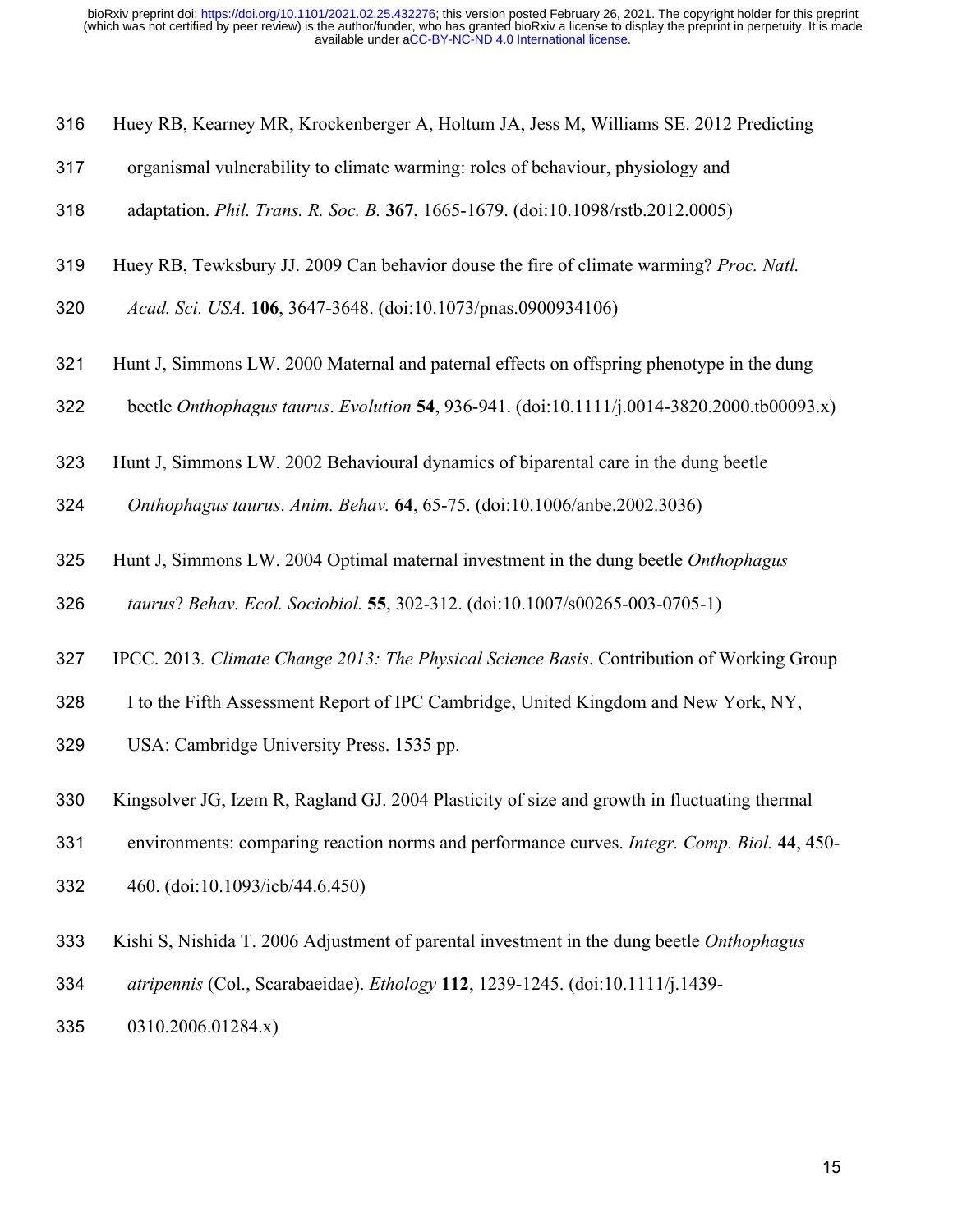|  | 336 Klok CJ, Harrison JF. 2013 The temperature size rule in arthropods: independent of macro- |  |  |
|--|-----------------------------------------------------------------------------------------------|--|--|
|  |                                                                                               |  |  |

- environmental variables but size dependent. *Integr. Comp. Biol.* **53**, 557-570.
- (doi:10.1093/icb/ict075)
- Lee JM, Peng YS. 1981 Influence of adult size of *Onthophagus gazella* on manure pat
- degradation, nest construction, and progeny size. *Environ. Entomol.* **10**, 626-630.
- (doi:10.1093/ee/10.5.626)
- Macagno AL, Zattara EE, Ezeakudo O, Moczek AP, Ledón-Rettig CC. 2018 Adaptive maternal
- behavioral plasticity and developmental programming mitigate the transgenerational effects of
- temperature in dung beetles. *Oikos* **127**, 1319-1329. (doi:10.1111/oik.05215)
- Macleay WS. 1819 *Horae entomologicae: or, Essays on the annulose animals (Vol. 1).* London, UK: S. Bagster.
- Mamantov MA, Sheldon KS. 2021 Behavioural responses to warming differentially impact
- survival in introduced and native dung beetles. *J. Anim. Ecol.* **90**, 273-281. (doi:10.1111/1365- 2656.13366)
- Moczek AP, Emlen DJ. 1999 Proximate determination of male horn dimorphism in the beetle
- *Ontophagus taurus* (Coleoptera: Scarabaeidae). *J. Evol. Biol.* **12**, 27-37. (doi:10.1046/j.1420-
- 9101.1999.00004.x)
- Moczek AP, Emlen DJ. 2000 Male horn dimorphism in the scarab beetle*, Onthophagus taurus*:
- do alternative reproductive tactics favour alternative phenotypes? *Anim. Behav.* **59**, 459-466.
- (doi:10.1006/anbe.1999.1342)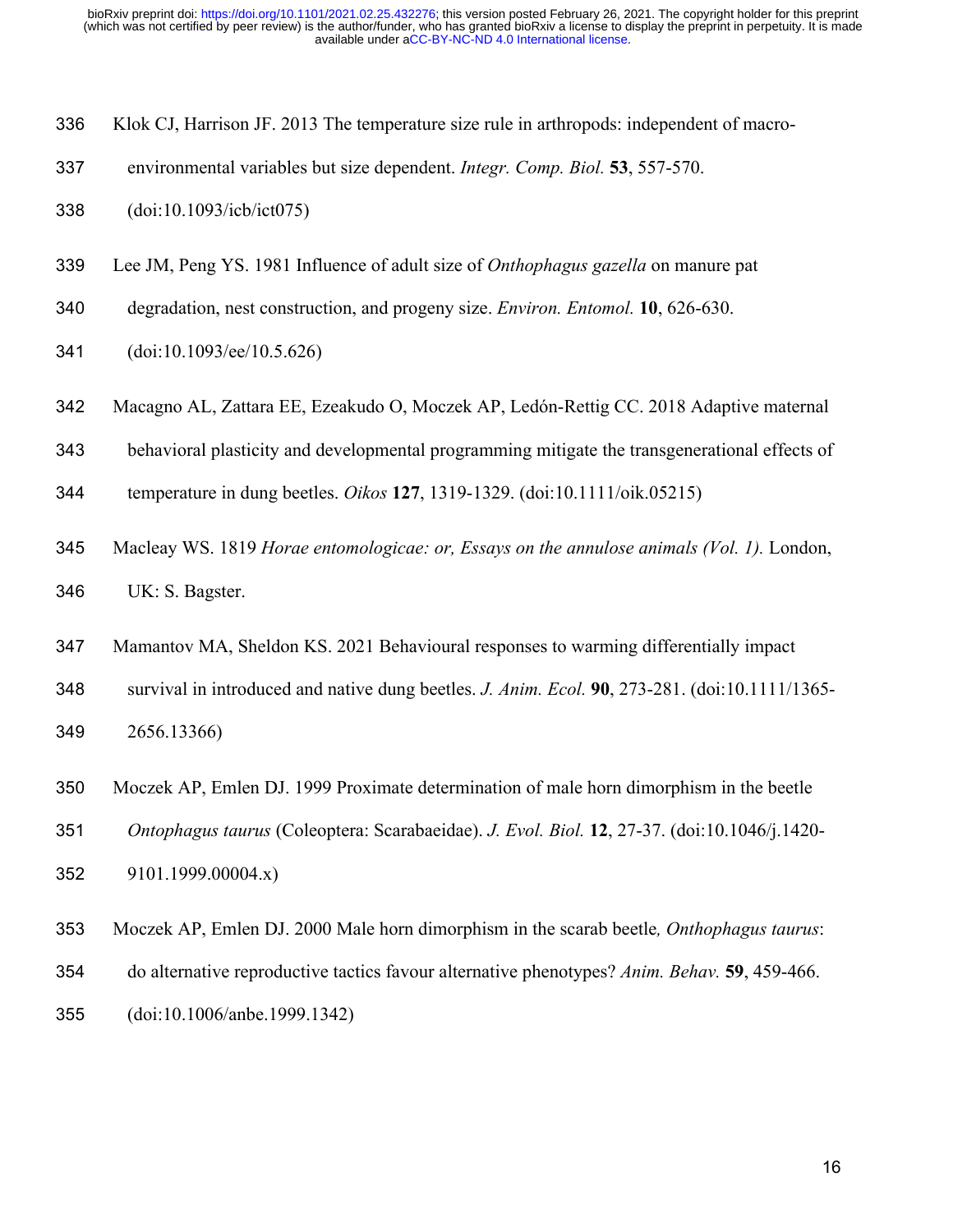- Muñoz, M. M., & Losos, JB. 2018 Thermoregulatory behavior simultaneously promotes and
- forestalls evolution in a tropical lizard. *Am. Nat.*, **191**, E15-E26. (doi:10.1086/694779)
- 358 Nakagawa S, Schielzeth H. 2013 A general and simple method for obtaining  $R^2$  from generalized
- linear mixed-effects models. *Methods Ecol. Evol*. **4**, 133–142. (doi:10.1111/j.2041-210x.2012.
- 00261.x)
- Paaijmans KP, Heinig RL, Seliga RA, Blanford JI, Blanford S, Murdock CC, Thomas MB. 2013
- Temperature variation makes ectotherms more sensitive to climate change. *Glob. Chang.*
- *Biol.* **19**, 2373-2380. (doi:10.1111/gcb.12240)
- 364 Pettersen AK, White CR, Bryson-Richardson RJ, Marshall DJ. 2019 Linking life-history theory
- and metabolic theory explains the offspring size‐temperature relationship. *Ecol. Lett.* **22**, 518- 526. (doi:10.1111/ele.13213)
- Ragland GJ, Kingsolver JG. 2008 The effect of fluctuating temperatures on ectotherm life-
- history traits: comparisons among geographic populations of *Wyeomyia smithii*. *Evol. Ecol. Res.* **10**, 29-44.
- Refsnider JM, Bodensteiner BL, Reneker JL, Janzen FJ. 2013 Nest depth may not compensate
- for sex ratio skews caused by climate change in turtles. *Anim. Conserv.* **16**, 481-490.
- (doi:10.1111/acv.12034)
- Refsnider JM, Janzen FJ. 2012 Behavioural plasticity may compensate for climate change in a
- long-lived reptile with temperature-dependent sex determination. *Biol. Conserv.* **152**, 90-95.
- (doi:10.1016/j.biocon.2012.03.019)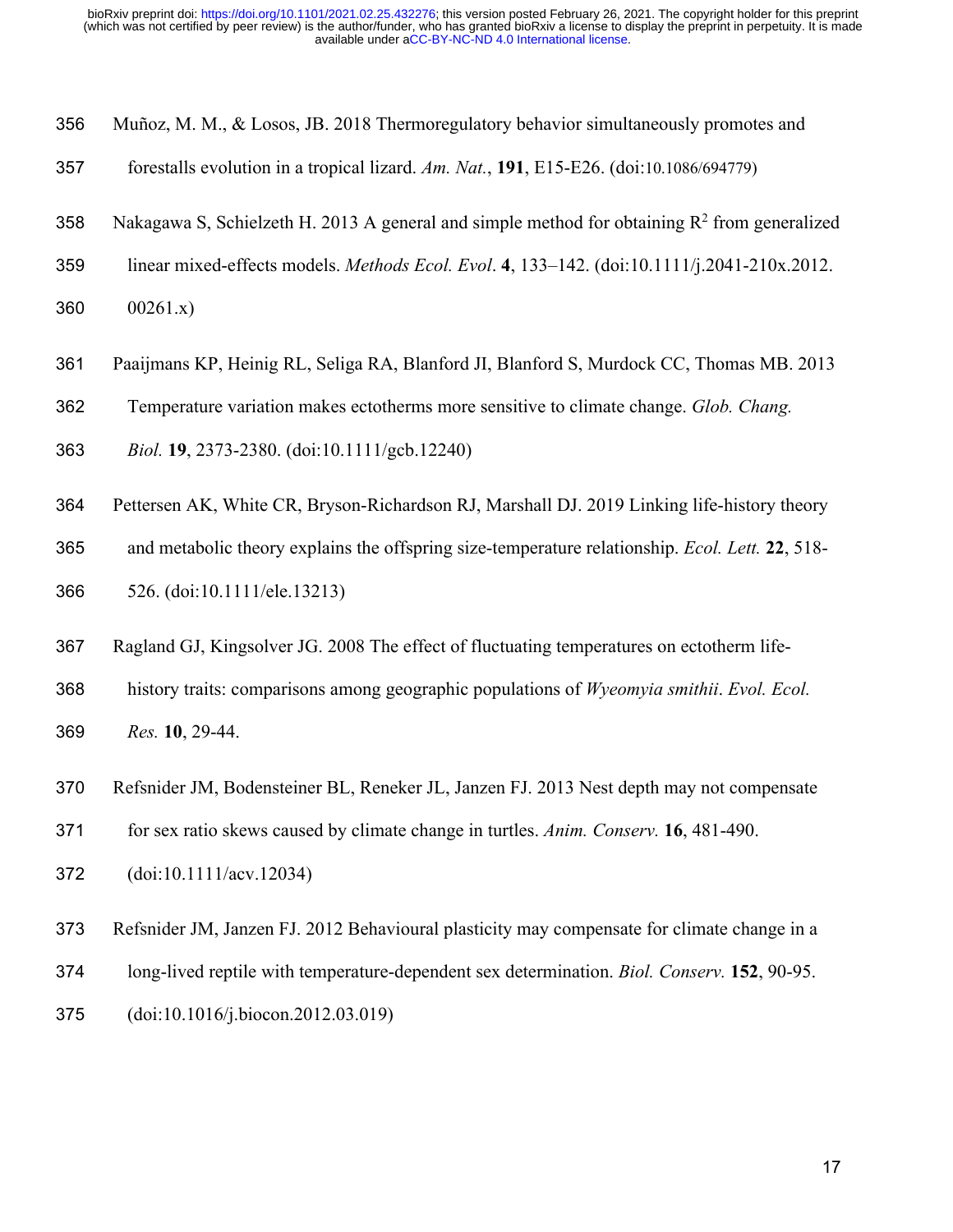- Shafiei M, Moczek AP, Nijhout HF. 2001 Food availability controls the onset of metamorphosis
- in the dung beetle *Onthophagus taurus* (Coleoptera: Scarabaeidae). *Physiol. Entomol.* **26**, 173-
- 180. (doi:10.1046/j.1365-3032.2001.00231.x)
- Sheldon KS, Dillon ME. 2016 Beyond the mean: biological impacts of cryptic temperature
- change. *Integr. Comp. Biol.* **56**, 110-119. (doi:10.1093/icb/icw005)
- Sih A, Stamps J, Yang LH, McElreath R, Ramenofsky M. 2010 Behavior as a key component of
- integrative biology in a human-altered world. *Integr. Comp. Biol.* **50**, 934-944.
- (doi:10.1093/icb/icq148)
- Snell-Rood EC. 2013 An overview of the evolutionary causes and consequences of behavioural

plasticity. *Anim. Behav.* **85**, 1004-1011. (doi:10.1016/j.anbehav.2012.12.031)

- Snell-Rood EC, Burger M, Hutton Q, Moczek AP. 2016 Effects of parental care on the
- accumulation and release of cryptic genetic variation: review of mechanisms and a case study

of dung beetles. *Evol. Ecol.* **30**, 251-265. (doi:10.1007/s10682-015-9813-4)

- Symonds MRE, Moussalli A. 2011 A brief guide to model selection, multimodal inference and
- model averaging in behavioural ecology using Akaike's information criterion. *Behav. Ecol.*
- *Sociobiol*. **65**, 13– 21. (doi:10.1007/s00265-010-1037-6)
- Telemeco RS, Elphick MJ, Shine R. 2009 Nesting lizards (*Bassiana duperreyi*) compensate
- partly, but not completely, for climate change. *Ecology* **90**, 17-22. (doi:10.1890/08-1452.1)
- Telemeco RS, Fletcher B, Levy O, Riley A, Rodriguez‐Sanchez Y, Smith C, Teague C, Waters
- A, Angilletta Jr MJ, Buckley LB. 2017 Lizards fail to plastically adjust nesting behavior or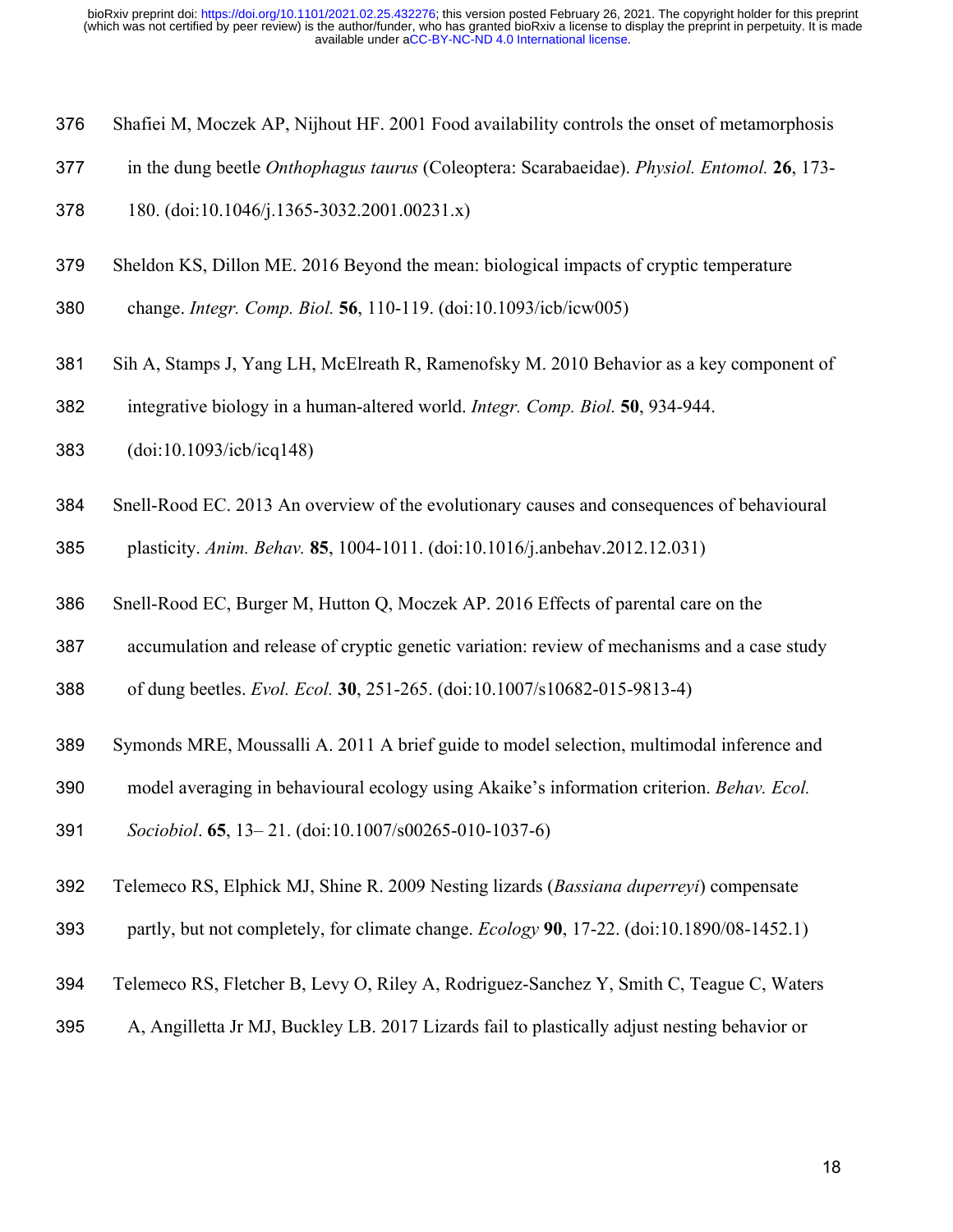- thermal tolerance as needed to buffer populations from climate warming. *Glob. Chang. Biol.*
- **23**, 1075-1084. (doi:10.1111/gcb.13476)
- Thompson RM, Beardall J, Beringer J, Grace M, Sardina P. 2013 Means and extremes: building
- variability into community‐level climate change experiments. *Ecol. Lett.* **16**, 799-806.
- (doi:10.1111/ele.12095)
- Vasseur DA, DeLong JP, Gilbert B, Greig HS, Harley CD, McCann KS, Savage V, Tunney TD,
- O'Connor MI. 2014 Increased temperature variation poses a greater risk to species than climate
- warming. *Proc. R. Soc. B.* **281**, 20132612. (doi:10.1098/rspb.2013.2612)
- Woods HA. 2009 *Evolution of homeostatic physiological systems: Phenotypic plasticity of*
- *insects: mechanisms and consequences*. Enfield, NH: Taylor & Francis. 655-674.
- Zuk M, Bastiaans E, Langkilde T, Swanger E. 2014 The role of behaviour in the establishment of

novel traits. *Anim. Behav.* **92**, 333-344. (doi:10.1016/j.anbehav.2014.02.032)

 Zuur A, Ieno EN, Walker N, Saveliev AA, Smith GM. 2009 *Mixed effects models and extensions in ecology with R*. New York, NY: Springer.

#### **Acknowledgements**

- We are grateful to Susan Riechert and Mac Post for providing access to their property for the
- field experiment. We thank Matt McGee and Morgan Fleming for field assistance, and Luis
- Carrasco and Xingli Giam for helpful comments on an earlier draft.
- 
-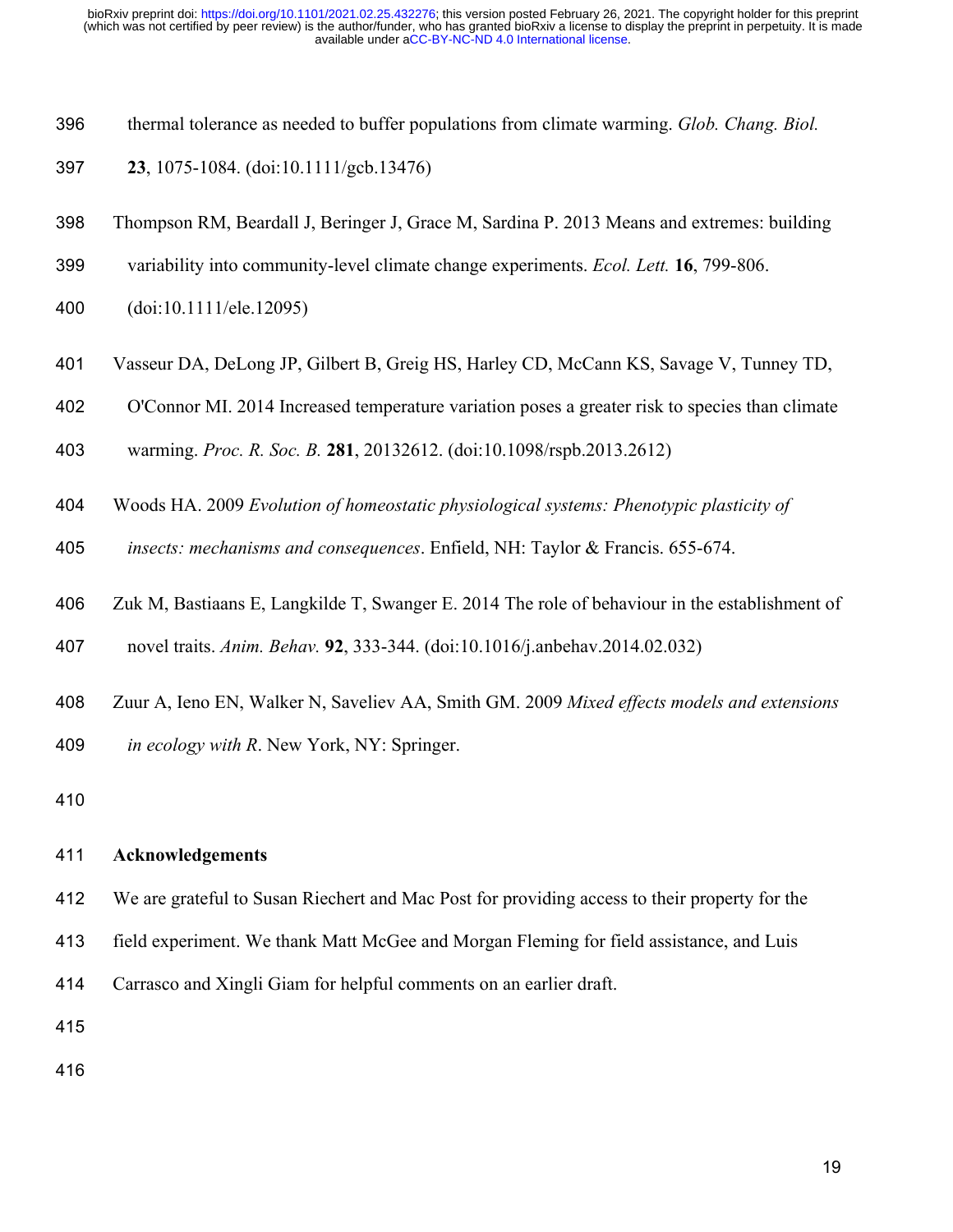# **Funding**

| 418 | This project was supported by the US National Science Foundation (grant no. IOS-1930829 to |
|-----|--------------------------------------------------------------------------------------------|
| 419 | KSS) and by the University of Tennessee.                                                   |
| 420 |                                                                                            |
| 421 | Data accessibility                                                                         |
| 422 | Data are accessible as electronic supplementary material.                                  |
| 423 |                                                                                            |
| 424 | <b>Authors' contributions</b>                                                              |
| 425 | KSS conceived of the study and designed the experiment. WHK performed the experiment. KSS  |
| 426 | analyzed data with assistance from WHK. Both authors wrote the manuscript, gave final      |
| 427 | approval for publication, and agree to be held accountable for the work performed therein. |
| 428 |                                                                                            |
| 429 | <b>Competing interests</b>                                                                 |
| 430 | We declare we have no competing interests.                                                 |
|     |                                                                                            |
| 431 |                                                                                            |
| 432 |                                                                                            |
| 433 |                                                                                            |
| 434 |                                                                                            |
| 435 |                                                                                            |
| 436 |                                                                                            |
| 437 |                                                                                            |
| 438 |                                                                                            |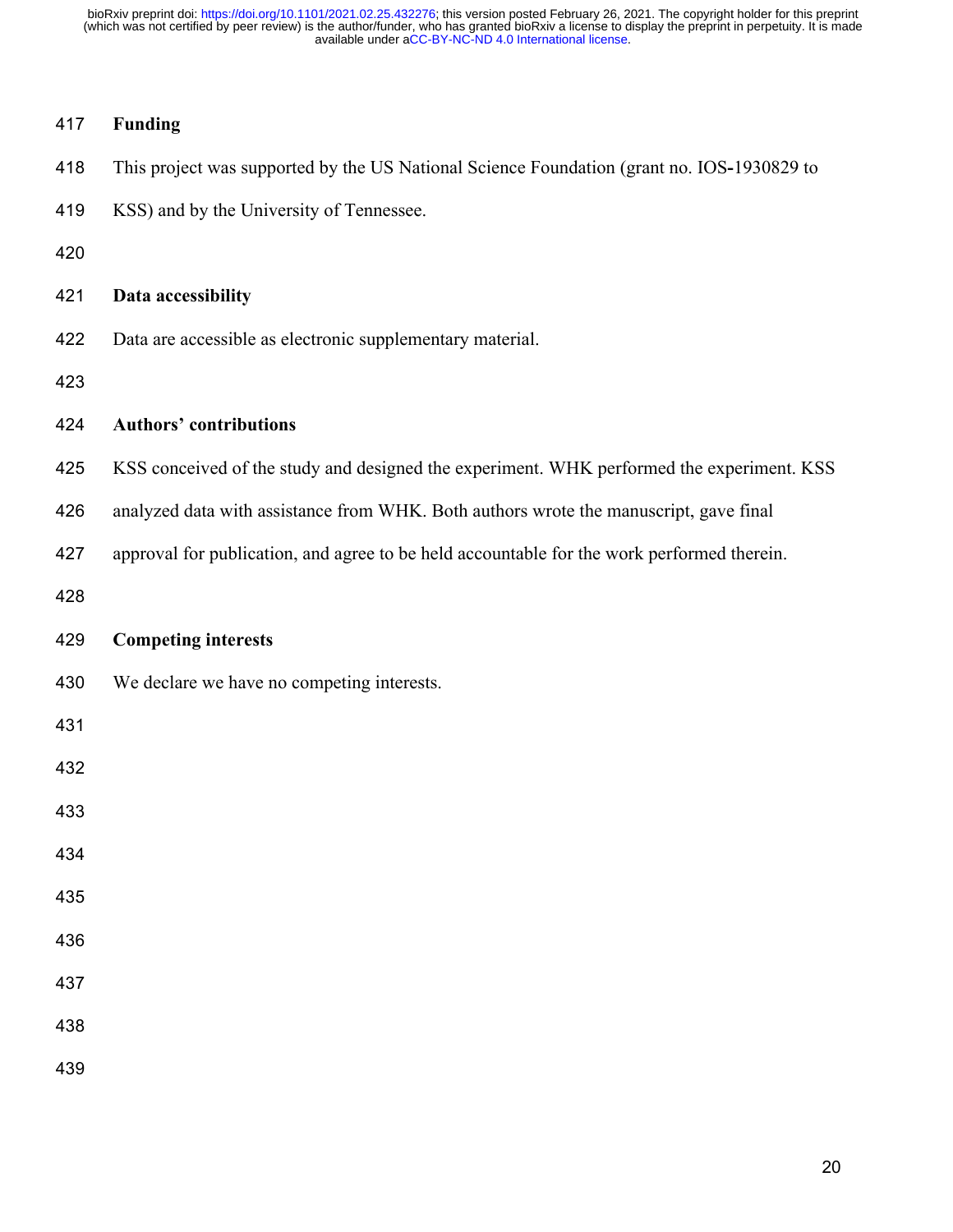**Figure 1.** Representative temperature profiles from control (left) and greenhouse (right) buckets. Temperatures are shown from four data loggers placed at different soil depths in control and greenhouse buckets over nine days in July 2018 at the study site in Tennessee. Colors represent temperatures at different depths below the soil surface, including 1 cm (red), 15 cm (orange), 29 cm (gray), and 43 cm (blue). 



- 
- 
-